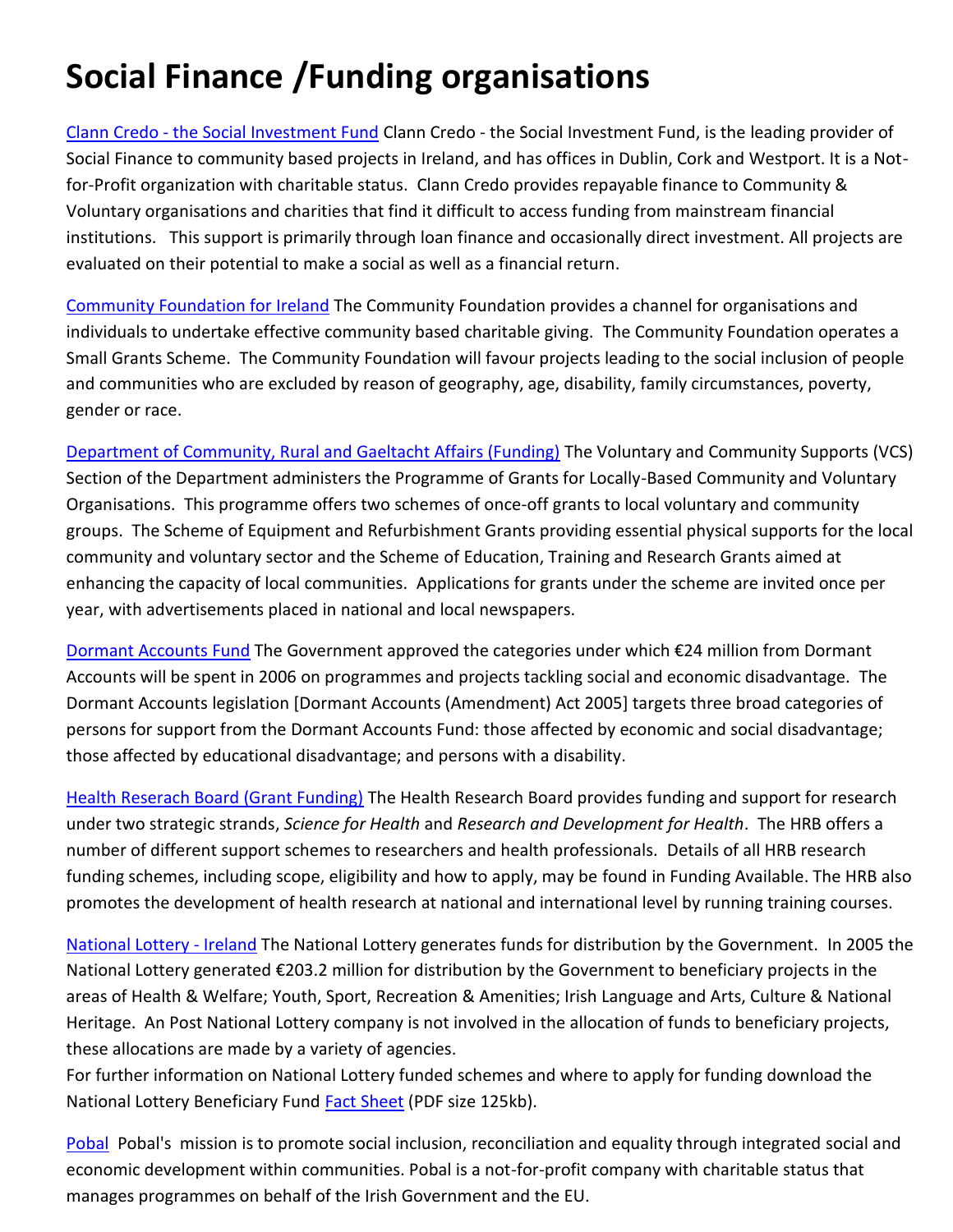[Royal Irish Academy](http://www.ria.ie/) The Royal Irish Academy, the academy for the sciences and humanities for the whole of Ireland promotes excellence in scholarship, recognises achievements in learning, directs research programmes and undertakes its own research projects. A new initiative in 2006 offers direct help to charitable organisations to pursue their research interests through the Third Sector Research Programme (TSRP). This programme has helped enhance the research undertaken within and about the voluntary sector across Ireland.

[The Ireland Funds](http://www.irlfunds.org/) The mission of The Ireland Funds is to be the largest worldwide network of people of Irish ancestry and friends of Ireland dedicated to raising funds to support programmes of peace and reconciliation, arts and culture, education and community development.

[Vodafone Ireland Foundation \(VIF\)](http://www.vodafone.ie/aboutus/csr/foundation/index.jsp) VIF supports a variety of programmes across Ireland calling for varying levels of funding. The social investment programme focuses primarily on removing barriers that prevent people from participating fully in society. Vodafone Ireland Foundation has established certain funding guidelines to help its charitable giving to be as focussed and effective as possible.

**Community Finance (Ireland)** A volunteer led organisation which was established in response to the decreasing financial support and the difficulties experienced by community organisations in accessing finance. With over €100m available in funding, Community Finance (Ireland) is targeting organisations and social enterprises which are delivering an immediate social impact to the community but cannot access finance from traditional lenders like banks or building societies

**Social Entrepreneurs Ireland** Supports people who have big, new solutions to Ireland's social and environmental problems. They provide funding and a range of in-depth supports. Social Entrepreneurs Ireland, Lower Ground Floor, 11/12 Warrington Place, Dublin 2 Phone: +353 1 685 3191, Email: [info@socialentrepreneurs.ie](mailto:info@socialentrepreneurs.ie) 

**Arthur Guinness Fund; THE** ARTHUR GUINNESS FUND helps social entrepreneurs deliver measurable, transformational change to communities in Ireland and worldwide. Established in 2009 to help mark the 250th anniversary of GUINNESS®, over €6.5m was initially invested in the fund. It helps social entrepreneurs deliver measurable, transformational change to communities in Ireland Email; [consumerinfo.irl@diageo.com](mailto:consumerinfo.irl@diageo.com) 

**Vodafone World of Difference:** It supports social innovators to answer their true calling by providing a full salary to work for the charity of their choice for a year. Vodafone Ireland Limited, Mountain view, Leopardstown, Dublin 18,

[Arts and Disability Forum](http://www.adf.ie/awards.htm) The Arts & Disability Forum exists to facilitate the empowerment of people with disabilities through the development of Arts and Disability culture. The Arts & Disability Awards Ireland are designed to encourage artists to reach their potential through further experimentation. They are open to artists with disabilities throughout Ireland working in all art forms.Age and opportunity's Go for Life Grant Scheme: The Small Grant Scheme is a joint initiative between Age & Opportunity's Go for Life programme and the Irish Sports Council. Grants are available to all eligible local clubs, groups and organisations that promote increased participation in recreational sport or physical activity for older people as a main element of their activities. Age & Opportunity Marino Institute of Education, Griffith Avenue, Dublin 9, Ireland. Telephone: [+353 \(0\)1](tel:35318057709) 805 7709 Email: [info@ageandopportunity.ie](mailto:info@ageandopportunity.ie)